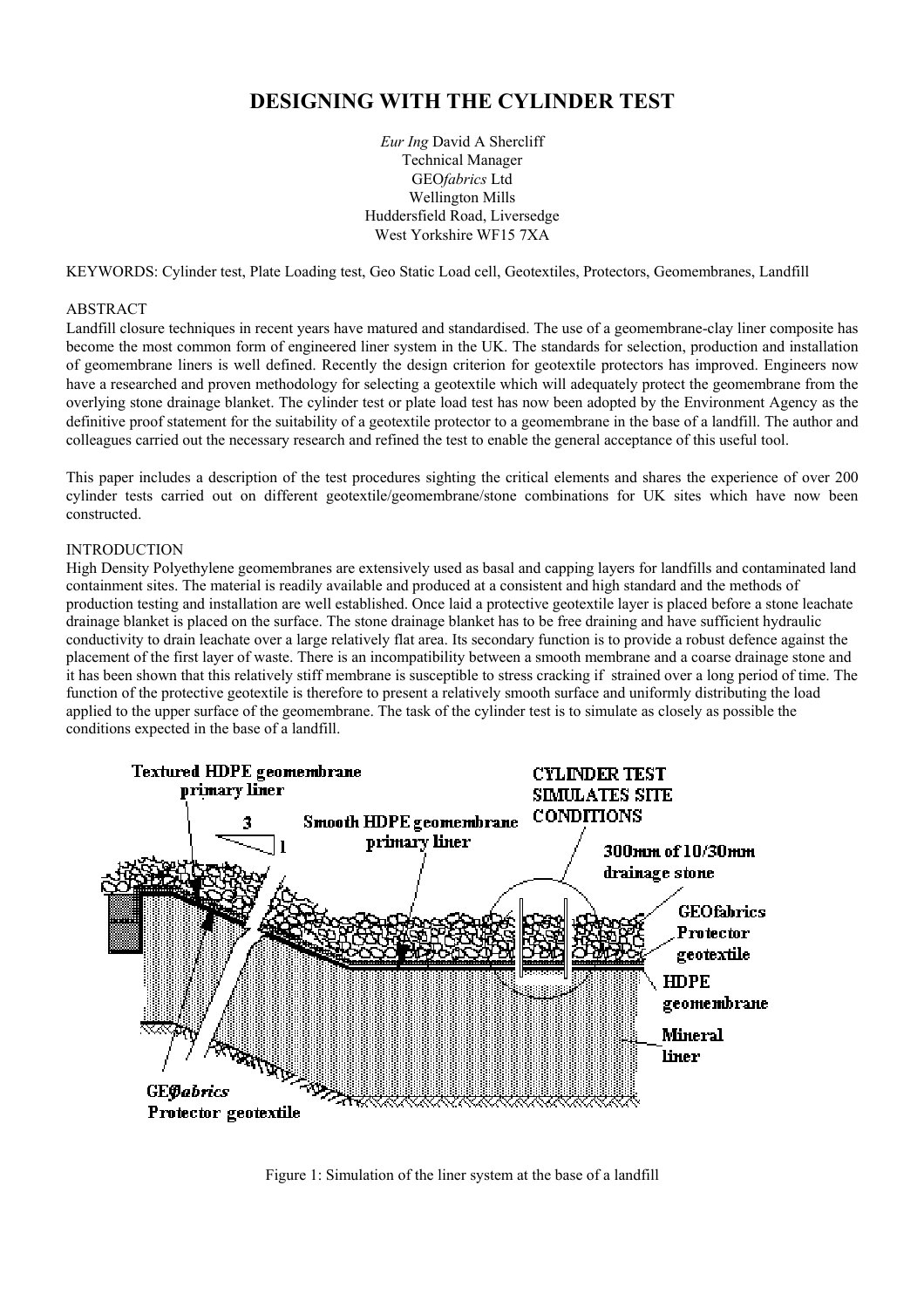# THE CYLINDER TEST

Over the last 5 years the method of specifying a geotextile protector has moved from a rule of thumb approach based on anecdotal experience from Germany and the USA to a method using a test which acts as a design tool for a particular site. The cylinder test was first invented in Germany and researched by the Quo Vadis group of laboratories. German tests naturally were carried out to suit the landfill design regulations defined by the German government research and standards institute BAM. The criteria was that designs should be based on 60m deep landfills using one type of hard angular stone 16-32mm diameter. Whilst a large amount of research was carried out the final recommendations was that the minimum allowable geotextile was a 2000 $\frac{g}{m^2}$  could be used and only in special circumstances. It is difficult to make quality geotextiles above  $2000$ g/m<sup>2</sup> and it is uneconomic to ask a contractor to lay two layers of geotextile. The conclusion was, at the time, that the test was too variable and the results were not commercially viable. It was at this time that the author and colleagues carried on the research and adapted the test for UK conditions. The pass/fail criteria defined by the Quo Vadis group was retained. The difference was that a more site specific design approach was acceptable in the UK where typically sites are 20-30m deep and acceptable stone types are between 5mm and 30mm in diameter. Consequently solutions were within the range of economically viable geotextiles.

The key advantage of using the cylinder test is that a designer is able to balance the cost and availability of a particular stone with a particular geotextile to find the optimum solution.

#### The Environment Agency Standard

The standard set by the Agency entitled "**A Methodology for Cylinder Testing of Protectors for Geomembranes**" [Environment Agency, March 1998] has now been widely published and is now being used as a performance test to determine the optimum cover material for the geomembrane. This standard is available from the Regional Waste Manager, Warrington Office, Cheshire and describes in detail the apparatus, method, calculation and reporting required. There follows comments on key parts of the procedure.

The idea of the cylinder test is to simulate the cross section of the base of the landfill. The most typical cross section is shown in Figure 2.



Figure 2: Typical cross section of cylinder Figure 3: Assembled cylinder



The construction inside the cylinder from the bottom up is:

- 1. Three load cells support a stiff circular metal plate these measure the direct load received by the geomembrane;
- 2. A thick rubber pad of a defined hardness this is to simulate a compacted mineral liner e.g.clay
- 3. A thin flat metal sheet of defined stiffness (usually 1.3mm thick grade 3 lead) this is a tell-tale sheet that deforms and maintains the deformed shape of the underside of the geomembrane
- 4. The proposed geomembrane (usually 2mm HDPE)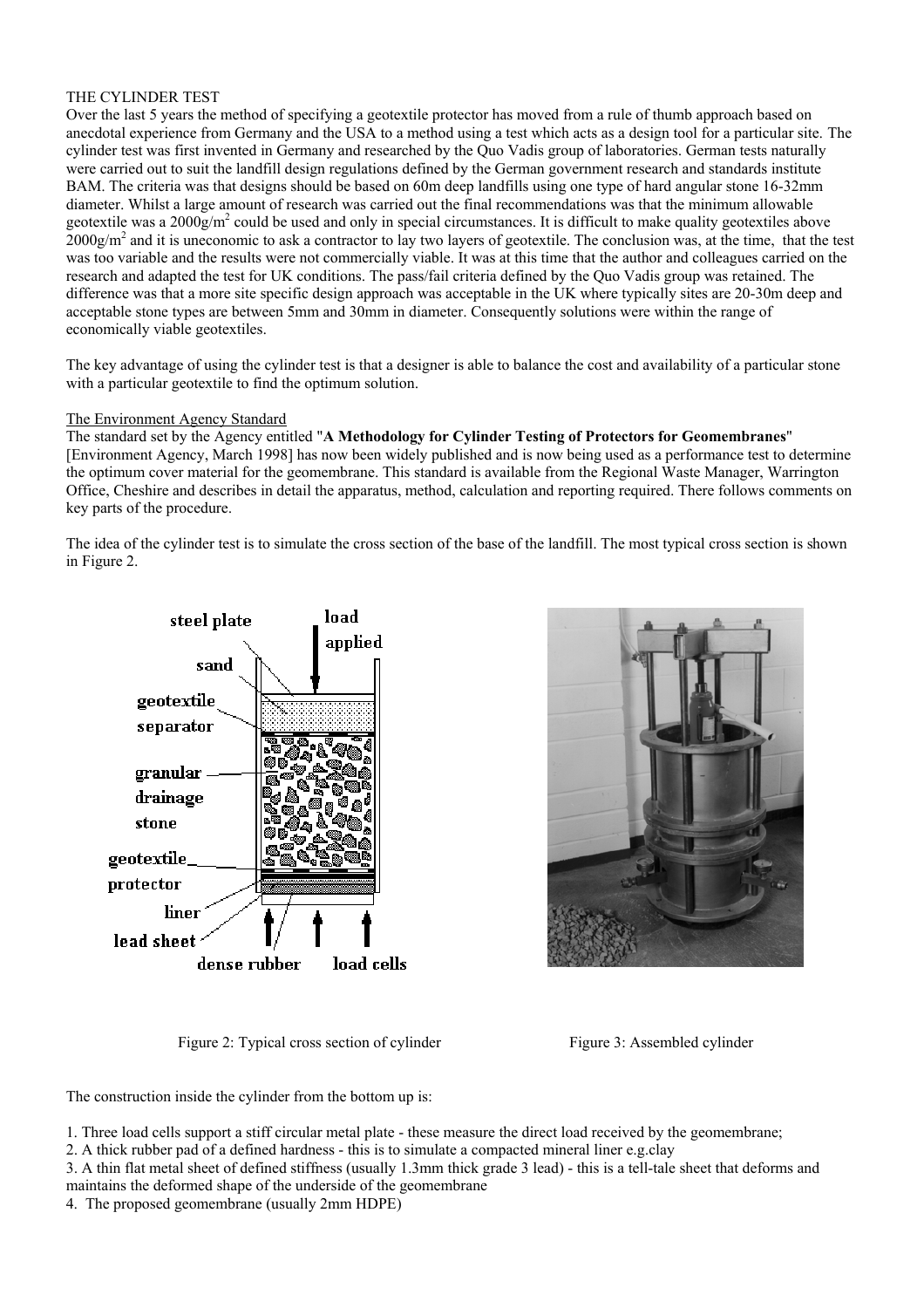- 5. The proposed protection layer (usually a thick needle punched staple fibre non woven geofabric)
- 6. The proposed aggregate placed to a depth of 300mm this is the usual required depth in the landfill.
- 7. A separator geotextile and 50mm sand layer for load spreading
- 8. An upper steel plate with loading device

# *The procedure*

The samples of stone, fabric and membrane are selected as typical and checked for obvious flaws. The cylinder built up to the cross-section as shown is often segmental in design so that the liner components can be placed and removed easily. Usually an additional layer of geotextile is placed around the wall of the cylinder to reduce the very high friction loads that occur. The placing of the stone is most critical to ensure reasonably consistent results. The aggregate is mixed to BS 812 and the stone is placed uncompacted in 3 layers to the final depth. Once the sand is in place it is tamped lightly to ensure a direct load thoughout the cylinder. The load is gradually applied over one hour up to the final load and then maintained at this load for the duration of the test. The gradual increase in the applied load is to allow some bedding down of the stone and to partially simulate the increase in load that would occur on site.

# *The pressure calculation*

The load applied includes the dead load of the waste mass and any overburden load. Factors of safety are applied in addition which have been derived experimentally to simulate the long-term plastic deformation behaviour of HDPE sheet. It is known that the HDPE continues to deform under constant load and also at higher temperatures (plastic deformation). The factors required to take account of these are:

- 1.5 times the dead load for tests carried out at  $40^{\circ}$ C and 1000hrs
- 2.25 times the dead load for tests at  $20^{\circ}$ C and 1000hrs
- 2.5 times the dead load for tests at  $20^{\circ}$ C and 100hrs

Example: A landfill with 20m waste and waste density 1000kg/m3 and a 100hr test at 200C the test pressure would be 20 x 1000 x 9.81 x 10<sup>-3</sup> x 2.5 = 490.5 kN/m<sup>2</sup> (which is effectively the load received from a 49m deep landfill)

#### *Deformation measurement*



centre of indentation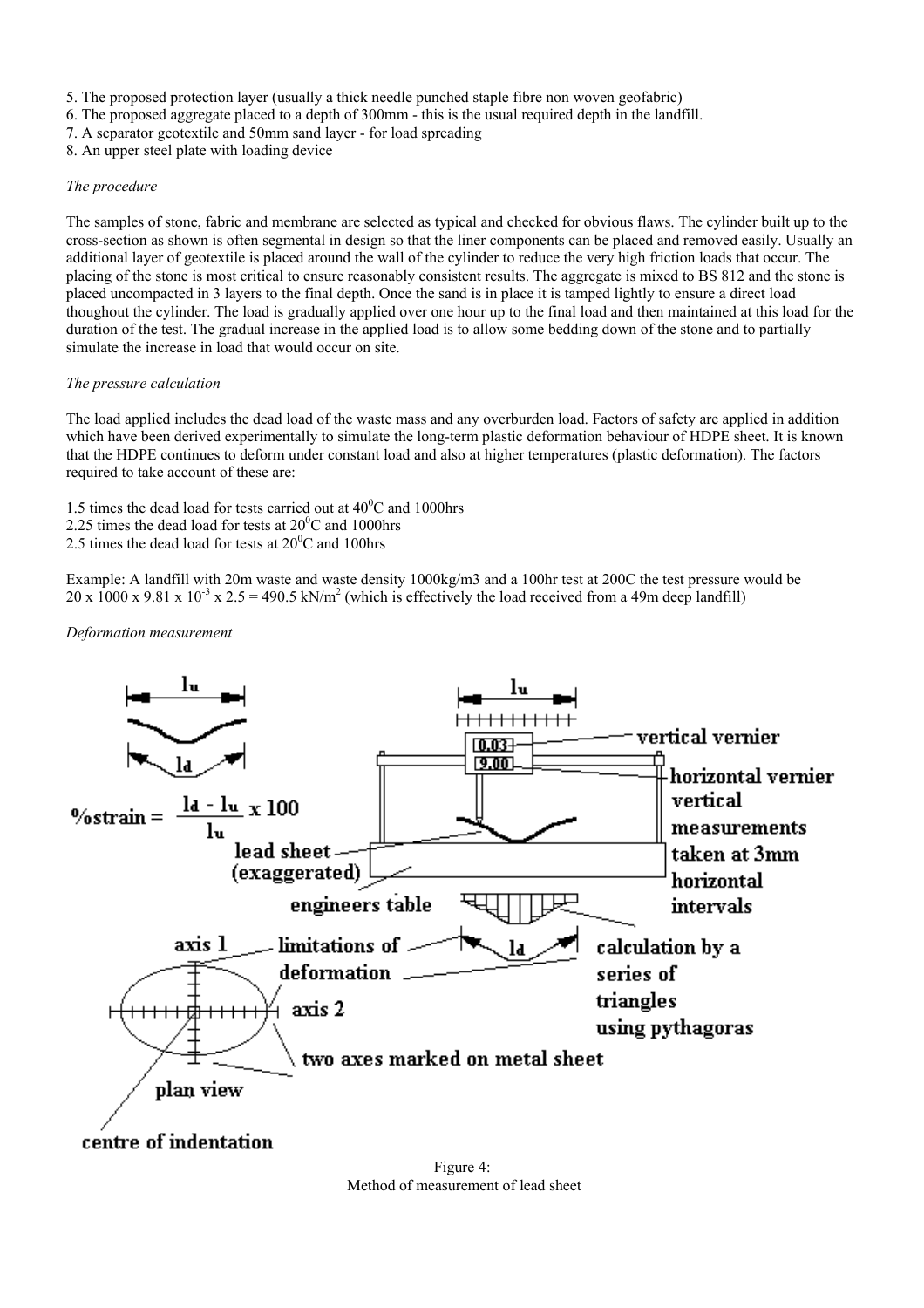Once the cylinder has been carefully dismantled the metal sheet is removed to an engineers table mounted with horizontal and vertical vernier measuring devices. The aim is to find the maximum strain caused by the most damaging stone that was in contact with the protector. A minimum of three of the deepest indentations are selected. On each deformation two axes are drawn at right angles. Using the vernier device vertical measurements are taken at 3mm intervals across the indentation along each of the axes.

#### *Calculation of strain*

The undeformed length lu (shortest) is calculated from the first and last measurements across the axis. The deformed length ld (locus of curve) is calculated by using Pythagoras to calculate the slope lengths of each increment and finally adding the increments to give the total length. The strain is calculated as a percentage as shown in Fig 4:



Figure 5: Deformed metal plate ready for measurement on the Engineers table

#### *Reporting*

#### A report is then prepared:

Naming the laboratory; referring to the test method and any agreed variations; the conditions of the laboratory; the type and appearance of materials tested before and after test; record of the load and duration of the test, the results of the strain measurements.

#### *Results*

The percentage strain of the three greatest indentations is reported along with the average. The Pass/Fail criterion is at present 0.25% allowable strain for any one indentation. The significance of choosing a minimum of three indentation is to a) reduce the possibility of missing the worst indentation, b) help with deciding if a rogue result has caused a failure through bad sampling of the stone, for instance.

#### *Laboratory Records*

Apart from maintenance of records the most important record of testing for the laboratory is the calibration of equipment used. The most critical are the metal plate and the rubber pad.

There is a specific annex to the report that defines the metal sheet to be used and a test that ensures that the plate deflects in a consistent manner under identical loads. The original material used by the Quo Vadis group was a thin organ pipe material that was not readily available in the UK. A test was devised to compare the indentation depth with a standardised method. This then allows laboratories the option of using other types of metal if they so choose. A spherical metal ball is clamped into a standard compression testing rig. A mini rubber pad is set up with the test metal on its surface. The ball is lowered onto the surface and at a set rate until a load of 250N is reached. The depth of the indentation should be greater than 2.5mm for acceptance.

Comparison tests between the original organ pipe material and the British Standard 1.3mm lead sheet grade 3 proved successful. The lead sheet is now commonly used.

The rubber pad is tested for hardness at regular intervals, as this tends to soften over time due to the high and irregular loads.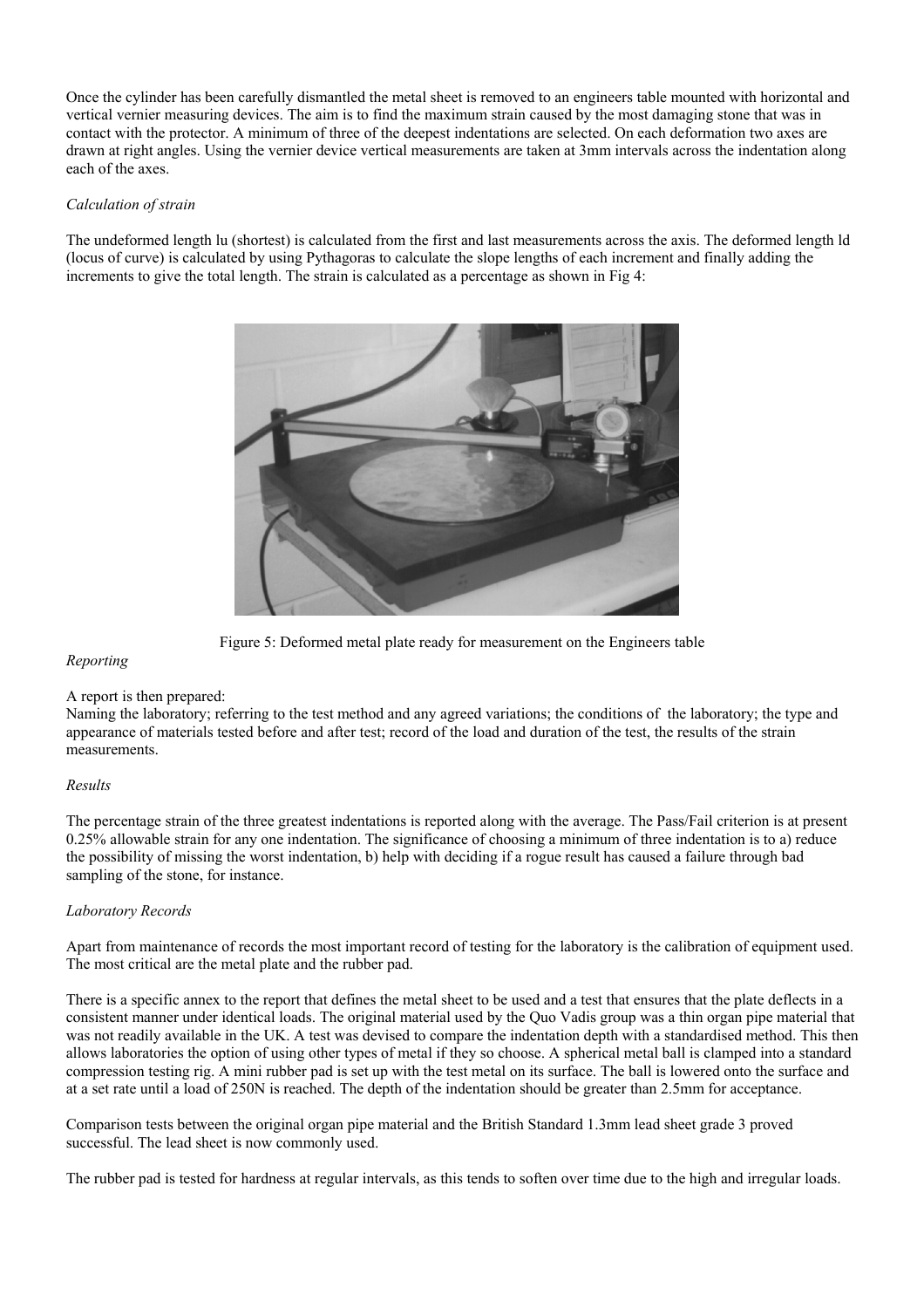#### RESEARCH RESULTS

The author and colleagues have now carried out over 200 cylinder tests (equivalent to over 2 years of continuous testing) and as with any site specific simulation tests there is variation. However there are certain patterns which are imerging which can help with the selection of a stone/geotextile combination. Fundamental research [SHERCLIFF, 1996] has shown that it is puncture resistance of this type of geotextile (as defined by BS EN ISO 12236 – CBR Puncture Resistance) which defines its ability to protect a membrane. The following table is derived from these results and is intended as an INITIAL guide for ESTIMATING PURPOSES ONLY for designers to use.

| Depth of        | 10 <sub>mm</sub> | 20 <sub>mm</sub> | 20 <sub>mm</sub> | 20 <sub>mm</sub> | 30 <sub>mm</sub> | 30 <sub>mm</sub> | 40 <sub>mm</sub> | Maximum stone size                             |
|-----------------|------------------|------------------|------------------|------------------|------------------|------------------|------------------|------------------------------------------------|
| Fill            | $5-10$ mm        | $10-20$ mm       | $5-20$ mm        | 20 <sub>mm</sub> |                  |                  |                  | $10-30$ mm $20-30$ mm $20-40$ mm Stone grading |
| 10 <sub>m</sub> | 5000N            | 6000N            | 6000N            | 7000N            | 7000N            | 9000N            | 11000N           |                                                |
| 15m             | 6000N            | 7000N            | 7000N            | 11000N           | 9000N            | 11000N           | 14000N           |                                                |
| 20 <sub>m</sub> | 7000N            | 9000N            | 9000N            | 14000N           | 11000N           | 14000N           | 17000N           |                                                |
| 25m             | 8000N            | 11000N           | 10000N           | 15000N           | 14000N           | 17000N           | X                |                                                |
| 30 <sub>m</sub> | 9000N            | 14000N           | 1000N            | 16000N           | 15000N           | X                | X                |                                                |
| 35m             | 11000N           | 15000N           | 14000N           | 16000N           | 17000N           | X                | X                |                                                |
| 40 <sub>m</sub> | 11000N           | 17000N           | 15000N           | 17000N           | X                | X                | X                |                                                |
|                 |                  |                  |                  |                  |                  |                  |                  |                                                |



TABLE 1: Initial estimates of CBR puncture values of the geotextiles which will just pass the cylinder test for a given type of stone and depth of landfill

Notes on the Table 1:

- a) the density of landfill waste assumed is  $1000\text{kg/m}^3$
- b) the stone shapes are generally angular
- c) the results are to the nearest 1000N CBR puncture value and reaches a maximum of 17000N which is the strongest available needle punched non woven geotextile. It is possible to lay two layers of geotextile but this is often considered uneconomic in comparison to changing the stone size
- d) all tests are using the load factor 2.5 times the dead load for tests at  $20^{\circ}$ C and 100hrs

The patterns that have emerged in order of significance are:

- a) the maximum stone size in a grading tends to dominate i.e. the larger the maximum stone the more damage;
- b) a graded stone is less damaging than a single sized stone;
- c) an angular or crushed stone is more damaging than a rounded stone;
- d) A harder stone is more damaging than a soft stone when reporting the post test conditions it may be significant that under the test load the stone may crush to such an extent that a large percentage of fines are produced. If there is a mix of hard and soft stone this can be more damaging than all hard, as individual stones sometimes protrude through the softer.

It is always recommended that a cylinder test be carried out for a specific site as stone types especially vary so much.

#### ALTERNATIVE LINER SYSTEMS

The test has been adapted to simulate a number of liner systems which include a 2mm HDPE liner, such as:

Geosynthetic Clay Liner (GCL)/HDPE liner composites (Figure 6)

Where clay quality is questionable GCL liners are being used as a supplementary composite to allow for possible puncture in the HDPE membrane. The GCL is placed onto the rubber pad fitting snugly into the cylinder and overlain by the lead plate, HDPE liner, geotextile protector and stone. The stone provides a confining pressure for the GCL to be hydrated. The cylinder is then completed as normal and the load applied. The resulting deformation on the plate will simulate the contribution the Bentonite paste in the GCL makes to the deformation characteristics.





Figure 6: HDPE liner/GCL composite Figure 7: HDPE liner/geocomposite drain/HDPE liner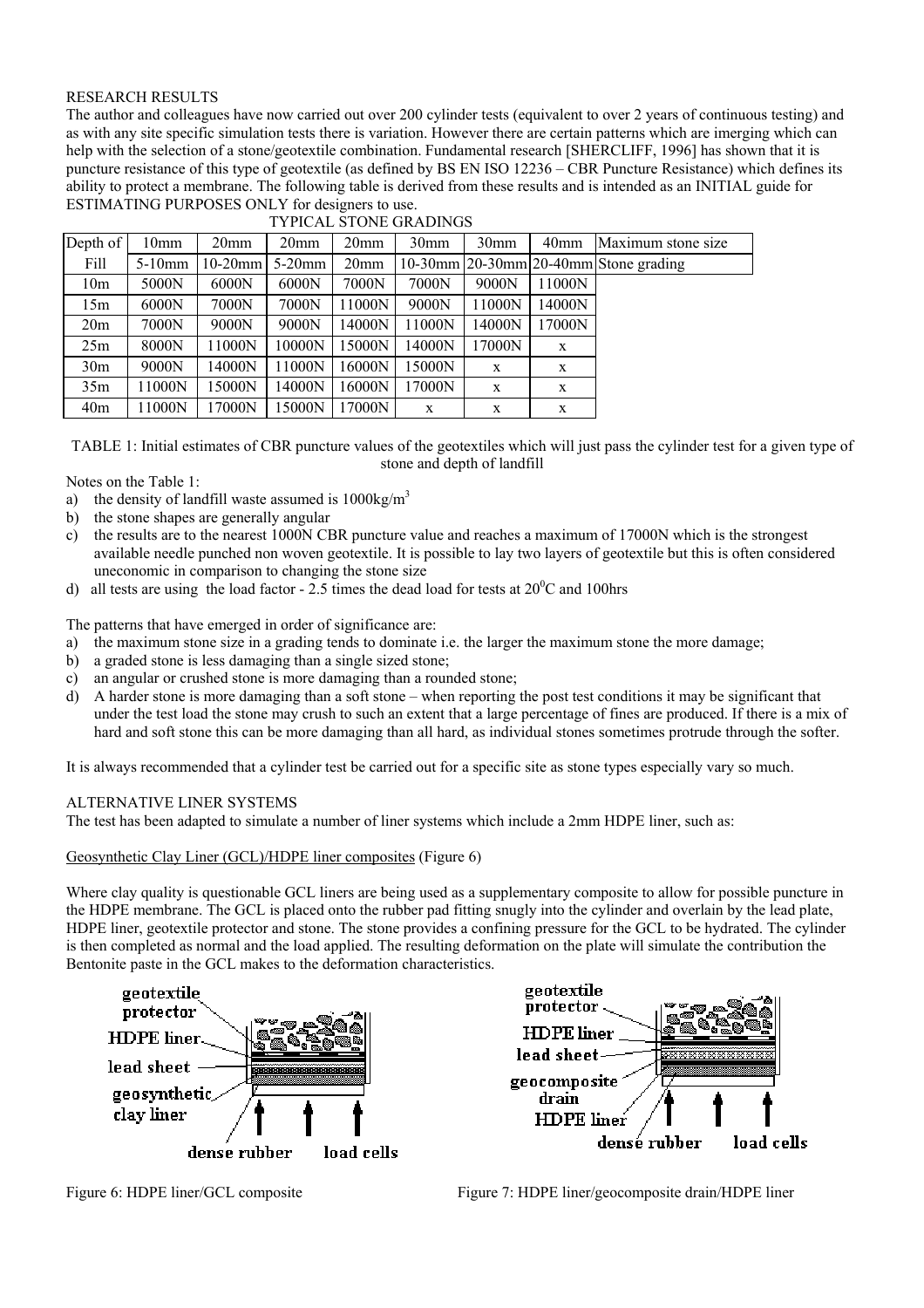## Geocomposite/ multi liner (Figure 7)

Some sites are using double layers of HDPE liners sandwiching a geocomposite leak detection layer. Often these composites are compressible and again change the characteristics of the under layer.

Vertical lining systems Example – vertical wire mesh facing.

A particular site required a test to show the ability of a geotextile to protect an HDPE geomembrane which was supported by a mesh facing to a quarry wall. The cross section was simulated in the cylinder test. A section of the mesh was introduced between the segments of the cylinder to allow it to fly past the steel walls of the cylinder therefore allowing it to distort freely under load. The lead plate showed the effect of the mesh on the liner. Several tests were undertaken with varying geotextile strengths and apertures of mesh to find the most cost-effective solution.





Figure 8: Mesh vertical walling system Figure 9: Adapted cylinder test with mesh

#### Immersion tests

The cylinder can also be adapted to allow for high temperature immersion. The factors applied in the standard are generally conservative and it is often the case that a lower cost solution can be found if the actual temperature likely in the base of the landfill (say 40<sup>0</sup>C) is used rather than ambient (20<sup>0</sup>C). This is simply achieved by lowering the whole cylinder into a large container filled with water containing a heater and thermostat





Figure 10: Immersed conditions Figure 11: Checking the temperature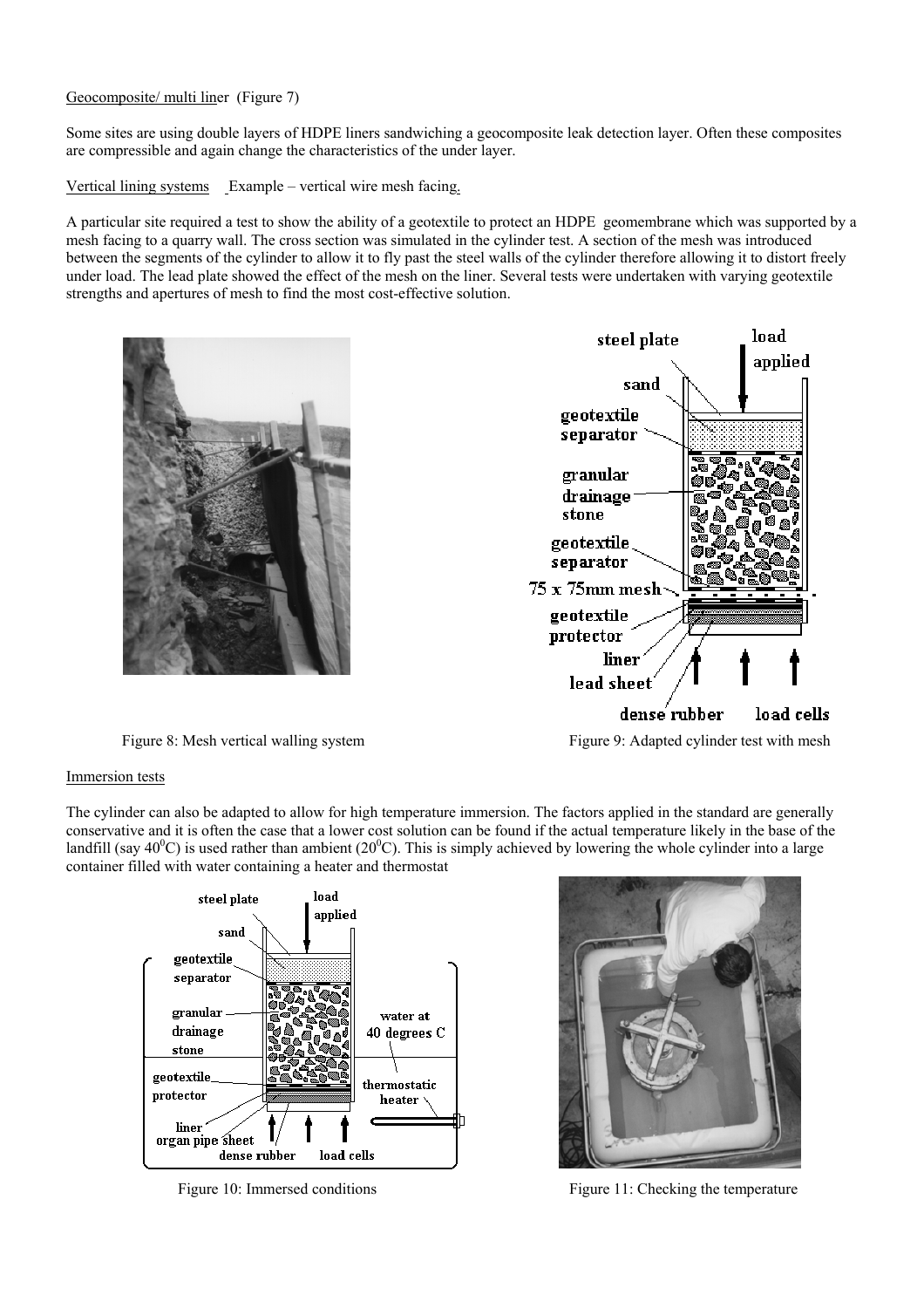## **CONCLUSIONS**

Following the research carried out by GEOfabrics Ltd and the additional research work being carried out in Germany [Brummermann, 1997] and the USA [Koerner et al, 1996] the cylinder test still remains the best design tool available to the engineer for selection of geotextile protection geotextiles in landfills. Whilst far from being perfect a sensible engineering interpretation of the results yields reasonably consistent results giving the designer and approval authorities confidence for the future. The Environment Agency has now endorsed the use of this tool for a large number of the landfill facilities in the UK.

#### Comments for discussion

- a) 0.25% Pass/Fail criteria this value is extremely low in comparison to the scale of the operations on a landfill site; with the variability of the stone, liner and geotextile. There is a statistical anomaly in measuring strain to 0.01%.
- b) Modern HDPE liner polymers the value of 0.25% is derived from experiments carried out on HDPE pipes used in landfills for 20 years and takes into account long term stress crack rupture. Polymer technology is improving all the time and new strains of HDPE polymer have been produced to reduce stress cracking. It is also significant that the extrusion of an HDPE liner has a different effect on the molecular make up of the polymer to that when producing an HDPE pipe.
- c) The method of measurement of the indentation needs further research as there is still too much leeway for interpretation especially at these very low strain values. The strain is expressed as a strain over the whole of the indentation and it is possible that the localised indentation could be more damaging than the whole. Other calculation methods should be considered using polynomial best fit curves (available on most modern spreadsheets) which will be able to model the whole of the indentation. This concept has been initially researched and proposed by Seeger (1996).
- d) Greater understanding of the way in which a geotextile protector actually fulfils it's function. A number of excellent papers have been produced on this subject but which have all concluded that the heavier a geotextile is the greater the protection efficiency. The research carried out for this paper challenges that position and maintains that the puncture resistance and thickness of geotextile are the key criteria which define its' ability to withstand the damaging effect of a sharp stone. It is obvious to say that the more there is of a material the bigger its' effect. The key engineering definition should be the properties of that product in terms of its structure. Mercury has weight but has little structure when it comes to protecting membranes. There are very wide differences between geotextiles of the same weight and polymer in terms of structure. This can be as much as a factor of 4.

Despite these areas of concern designers, contractors and manufacturers like the test because it easily identifies with site conditions, allows the best economic materials use and selects geotextiles on directly related properties.

#### EUROPEAN CYLINDER TEST STANDARD

Currently within CEN an index cylinder test is in development where each of the materials used is standardised, the geomembrane is omitted and only the geotextile is varied. The resulting property is called 'protection efficiency'. It is intended that in future a geotextile required to give long term protection to a geomembrane will be specified by its protection efficiency. The draft of this test method is expected to go for technical appraisal early in 1999.



# Legend

- $\bf{l}$ applied load
- $\overline{2}$ upper steel plate
- 3 sand
- $\blacktriangleleft$ separator geotextile
- 5 simulated standard aggregate
- 6 geotextile specimen
- $\overline{7}$ metal sheet
- 8 dense rubber pad
- 9 lower steel plate
- $10^{\circ}$ load cells
- 11 cylinder

Figure 12: Proposed European (CEN) index test for geotextile protection efficiency